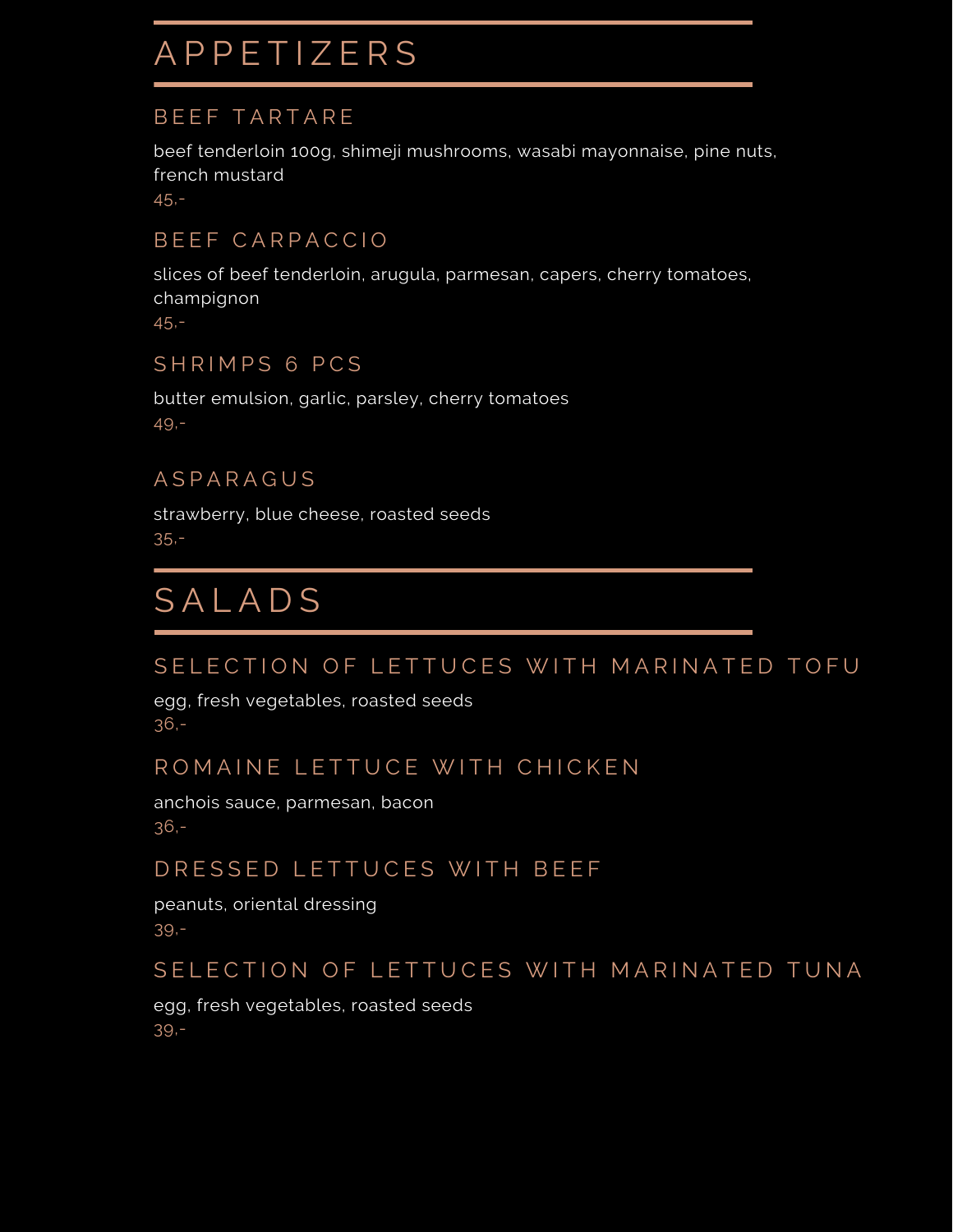# **SOUPS**

### CHICKEN BROTH

tortellini with chorizo, granny smith, chives 22,-

### COLD BEET SOUP

rhubarb, egg, and chives 20,-

### SEASONAL VEGETABLES CREAM

ask the waiter about today's offer 20,-

# **PASTAS**

### BEEF SPAGHETTI

beef ragout, sugar snap peas, capers, parmesan 38,-

### TAGLIATELLE

duck meat, demi glace, capers, arugula 38,-

### RAVIOLI OF THE DAY

ask the waiter about today's offer 34,-

## FRESH FISH

### SALMON FILLET

creamy bulgur with vegetables, fennel salad, fish broth 49,-

### COD SIRLOIN

saffron risotto, sugar pea, spinach salad 49,-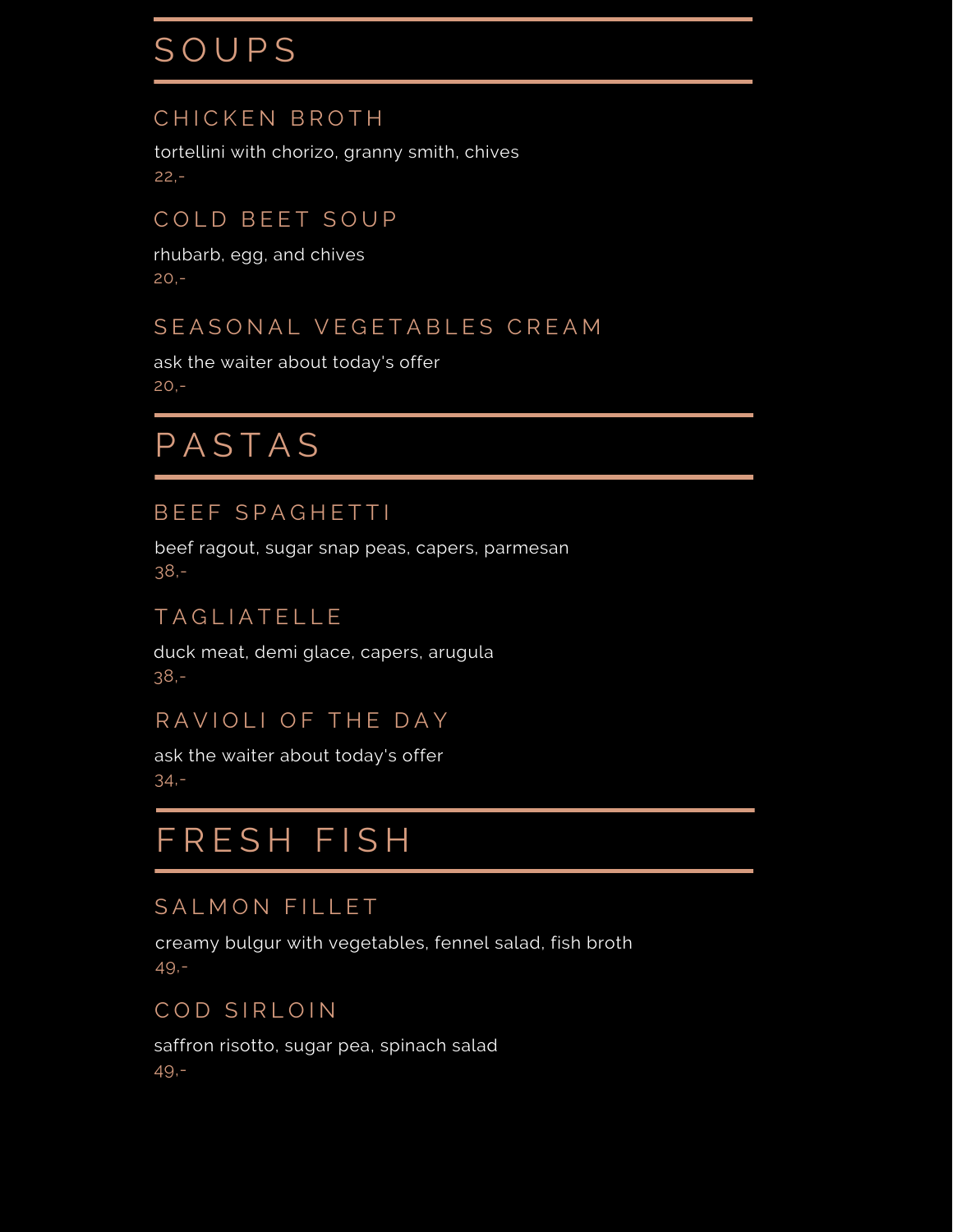### SUPREME CHICKEN

chicken fillet on the bone, cauliflower puree, broad beans, sugar peas, cherry tomato, chickpeas

48,-

### BEEF ROULADE

bacon, pickled cucumber, sausage, silesian dumplings, red cabbage 49,-

### B A C O N

green vegetables, mashed potatoes, demi glace sauce 48,-

#### DUCK FILLET COOKED WITH THE SOUS-VIDE METHOD

asparagus, rhubarb, potatoes, and demi glace sauce 49,-

#### WIENER SCHNITZEL

potato salad, fried egg, anchovies, lemon 56,-

#### PORK RIB

grilled vegetables, demi glace sauce 49,-

#### LAMB SHANK

risotto with vegetables, own sauce, mix greens 68,-

### PORK LOIN ON THE BONE "BACON STEAK"

beer-based sauce + self-selection of additives 42,-

## **BURGERS**

### VEGE QUINOA BURGER

cumin, yoghurt sauce, and fresh salads 35,-

### BEEF BURGER WITH BACON

fried egg, cheddar cheese, aioli sauce, tomato, cucumber, lettuce 39,-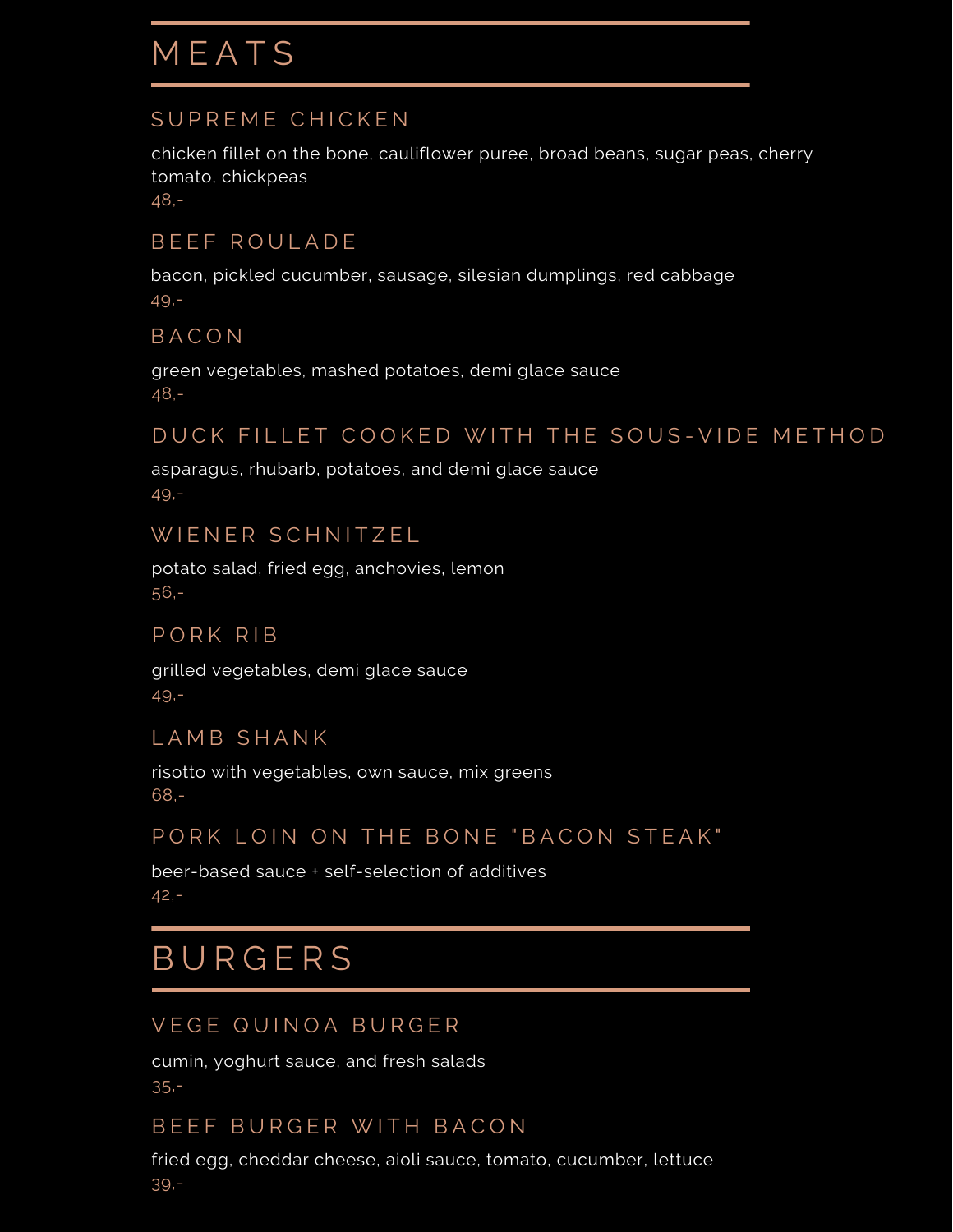## **STEAKS**

RIB EYE STEAK ARGENTINIAN ENTRECOTE

100g/ 40,- / min 300g | self-selection of additives

ARGENTINEAN ANGUS SIRLOIN STEAK

100g/ 58,- / min 200g | self-selection of additives

POLISH LIMUZIN SIRI OIN STEAK

100g/ 43,-/ min 200g | self-selection of additives

NEW ZEALAND SADDLE OF LAMB ON THE BONE

100g/ 39,-/ min 100g | self-selection of additives

# T O M A H A W K AN ENTRECOTE STEAK WITH BONE-



1kg/ 270,- Serving for two

additives : baked potatoes, salad mix, three sauces



# **ADDITIVES**

STEAKHOUSE FRIES 12,-

SWEET POTATO FRIES 15,-

BOILED VEGETABLES 15,-

LETTUCE, FRESH VEGETABLES, ROASTED SEEDS  $10. -$ 

BAKED POTATOES WITH HERBS  $9 -$ 

BOILED CORN WITH BUTTER 10,-

HERBAL BUTTER 5,-

DEMI GLACE SAUCE, GREEN PEPPER SAUCE 8,-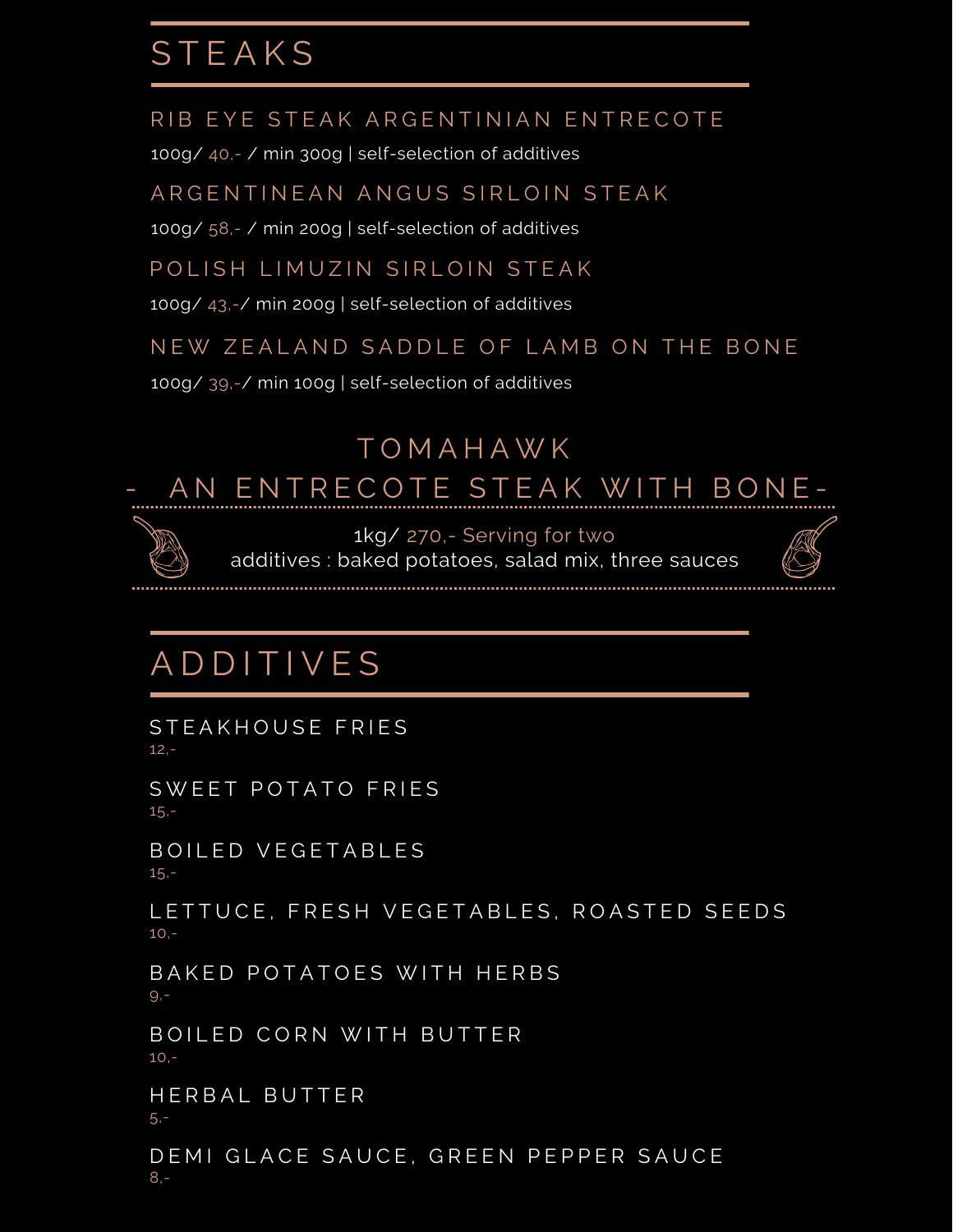# **DESSERTS**

### BAKED ALASKA

sponge cake with burnt butter and juniper, vanilla ice cream, roasted meringue, forest fruits 24,-

### CHOCOLATE BROWNIE

raspberry ice cream 24,-

### WHITE CHOCOLATE CHEESECAKE

passion fruit-mango ice cream 24,-

T E A

### POT OF LOOSE LEAF TEA 16,-

earl gray, ceylon, green, jasmine, mint, chamomile, wild rose-hibiscus, mango-strawberry, apple strudel

# **COFFEE**

| <b>ESPRESSO</b>      | 10.-    |
|----------------------|---------|
| <b>DOPPIO</b>        | $15,-$  |
| AMERICANO            | $12,-$  |
| FLAT WHITE           | $17,-$  |
| LATTE                | $14,-$  |
| LATTE MACCHIATO      | $16,-$  |
| CAPPUCCINO           | $16. -$ |
| DECAFFEINATED COFFEE | $10 -$  |
|                      |         |

# COFFEE ADDITIVES

| COFFEE SYRUP                                |  |
|---------------------------------------------|--|
| amaretto, white chocolate, caramel, vanilla |  |
| LACTOSE FREE MILK                           |  |
| OAT MILK                                    |  |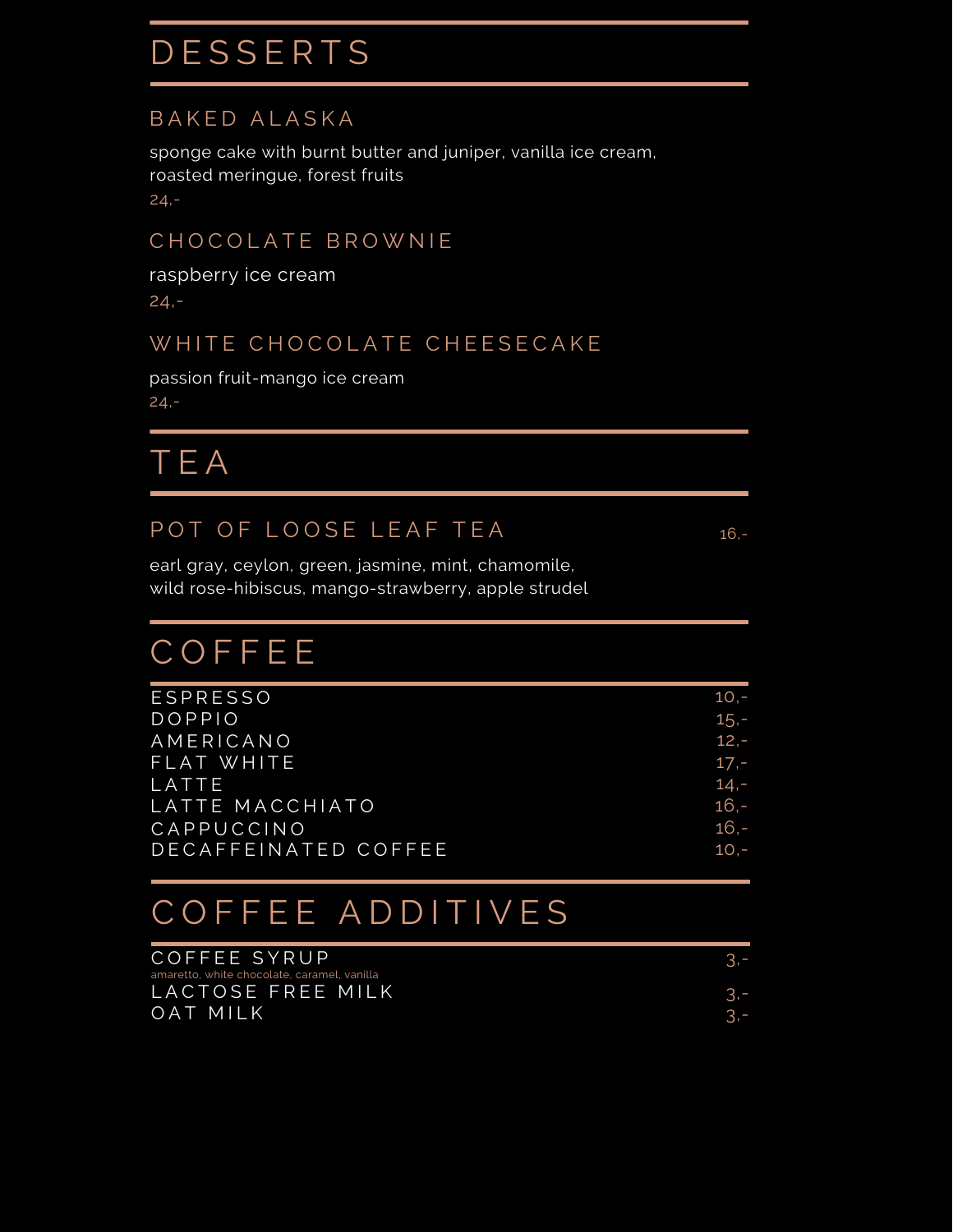# L O W - A L C O H O L B E E R

Light beer with a low alcohol content of less than 1% vol.Gently hopped with the American Citra variety. 0,3L / 9,- 0,5L / 13,- 1L / 22,-

## CLASSIC BEERS

#### PILS 12,5º

Light, bottom fermented beer in Pilsner Style. It contains the best varieties of hops from Polish and Czech plantations. The characteristic features are: complex maltiness, strong bitterness, flower and herbal aromas of hops. 0,3L / 10,- 0,5L / 15,- 1L / 23,-

#### WHEAT 12,5º

Light beer in the Bavarian Hefe-Weizen style, on wheat malts and a special strain of top fermentation yeast. The characteristic features are: haziness and clove-banana flavor and gentle bitterness, coming from Polish hop varieties.

0,3L / 10,- 0,5L / 15,- 1L / 23,-

#### AIPA 16º

Light beer in the American India Pale Ale Style, dry hopped during aging to enhance the aroma. It's characteristics are: solid malty construction and rich bitterness, citrus notes, resin, flowers and tropical fruits, resulting from American hops.

0,3L / 13,- 0,5L / 18,- 1L / 27,-

# SEASONAL BEERS

#### [HIBISCUS](https://www.google.com/url?sa=t&rct=j&q=&esrc=s&source=web&cd=&ved=2ahUKEwiHwNf67cf3AhUVvosKHWVwCvAQFnoECAoQAQ&url=https%3A%2F%2Fwineandhop.com%2Fblogs%2Fnews%2Fbrew-3-hibiscus-saison&usg=AOvVaw2dW2L3Hy4Tdq1SpOtIqy8p) SAISON 14º

0,3L / 13,- 0,5L / 18,- 1L / 27,- Saison is a light top-fermented Belgian beer brewed for the warm months. A special yeast strain gives it a dry finish, high drinkability and a fruity-spicy aroma. Our brewer added a large amount of hibiscus during brewing, giving the beer a floral flavor and a deep red color. The moderate bitterness comes from the Žatec hops and the peel of the bitter Curacao orange.

#### WHEAT ORANGE 12.5°

Light wheat beer with orange juice added at the maturing stage. During the brewing process, the beer was enriched with non-fermenting birch sugar, i.e. xylitol. It gives the characteristic sweetness and counteracts the acidity of the orange juice. The result is a mild fruity beer with a hint of bitterness from orange peel and Czech Saaz hops. 0,3L / 13,- 0,5L / 18,- 1L / 27,-

UNDECIDED WHICH BEER TO CHOOSE ?ORDER A TASTING SET 4 X 0,125 ML = 20,-/ 5 X 0,125 ML = 25,-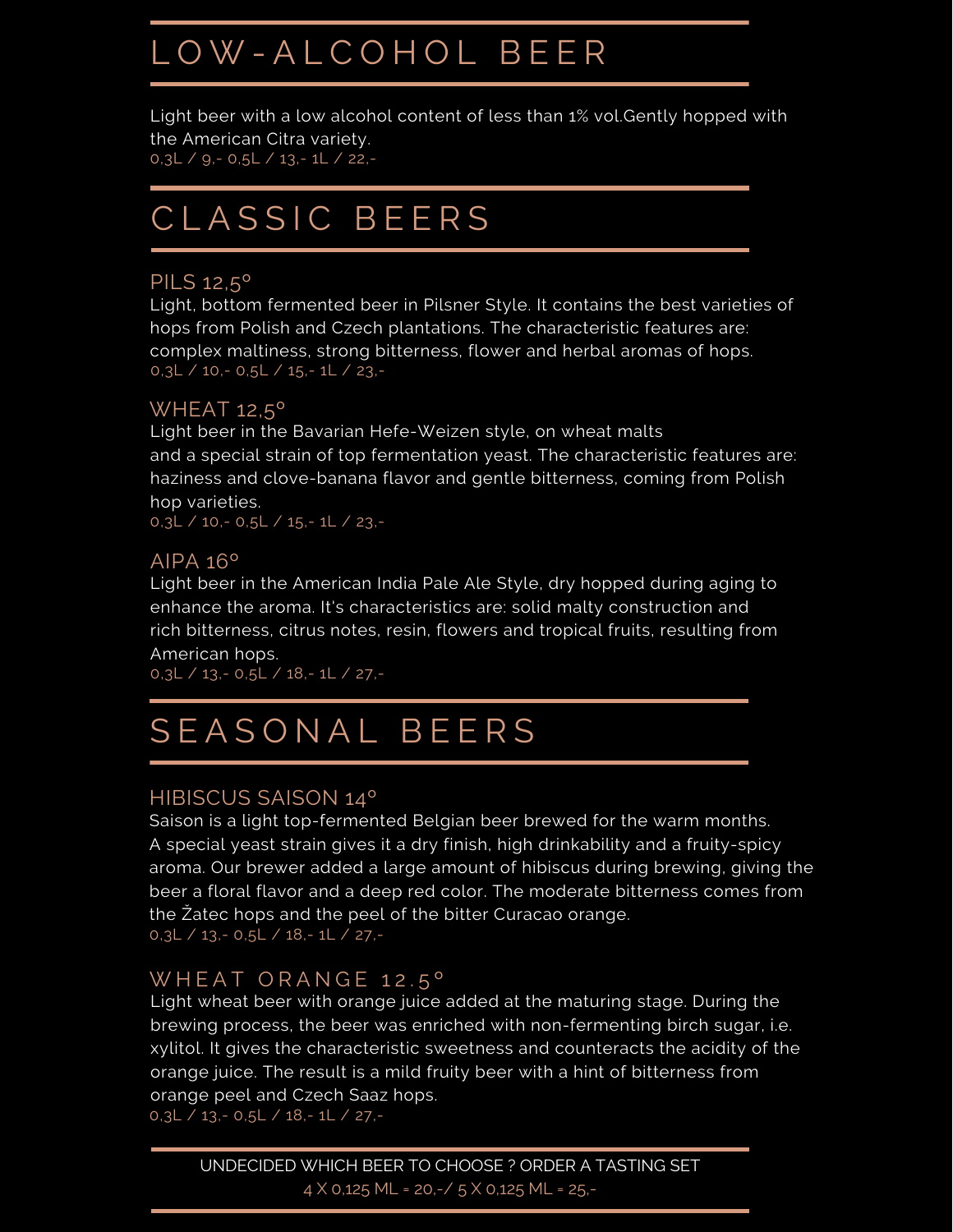## WHITE WINES

### SOUTH AFRICA

BARISTA | COASTAL REGION | CHARDONNAY | STELLENBOSCH Full and very fresh, showing ripe tropical fruits and peaches with a hint of vanilla.  $35 - 7150 - 1$ 

## S P A I N

BODEGAS LAS VIRTUDES | ALICANTE | LA VIRTU DEL MAR | DOC ALICANTE (WINO ORGANICZNE - 80% SAUVIGNON BLANC, 20% MERSEGUERA Refreshing, fresh, extremely aromatic wine.Citrus and currants in the nose.

Exotic fruits also appear in the mouth.  $25 - 7130 - 1$ 

## **HUNGARY**

#### SANZON | TOKAJ | FURMINT CLASSIC | ERDOBENYE

A very classic, elegant Furmint from Tokaj. Apples and pears, tropical fruit and notes of honey dominate. A citrus bouquet appears in the other nose. In the mouth of currants, gooseberriesand wild fruit and a distinct minerality. Perfect structure and balance between acidity and sweetness. A great structure for a long finish.

 $235 - 1$ 

## N E W Z E A L A N D

#### MARISCO | THE NED SAUVIGNON BLANC | WAIHOPAI RIVER

Light straw-colored wine. In the nose, there is a lively spice from a combination of tropical fruits, a strongly perceptible pink grapefruit, lime and lemongrass, and aromas of dried herbs.Vividly fruity and crisp in the mouth, with a fresh and delicate finish.

 $35 - 7160 - 1$ 

## C Z E C H R E P U B L I C

RODINNÉ VINAŘSTVÍ KOŠUT |MORAVA | PALAVA | NOVA VES MORAVSKA A concentrated, extractive, delicious wine with a golden color.Pleasantly aromatic aroma with a delicate aroma of nutmeg and honey with a slight hint of spice, which is combined with the full honey-sweet taste of exotic and candied fruit.  $35 - 150 -$ 

**F R A N C F** 

JEAN-BAPTISTE ADAM | ALSACE | RIESLING TRADITION | AC ALSACE Fresh, dry wine with notes of white flowers (acacia) and tropical fruit (peach). A gorgeous nose with a pleasant touch of minerality. Riesling with a discreet expression of terroir and fresh exotic notes.  $35 - 150 -$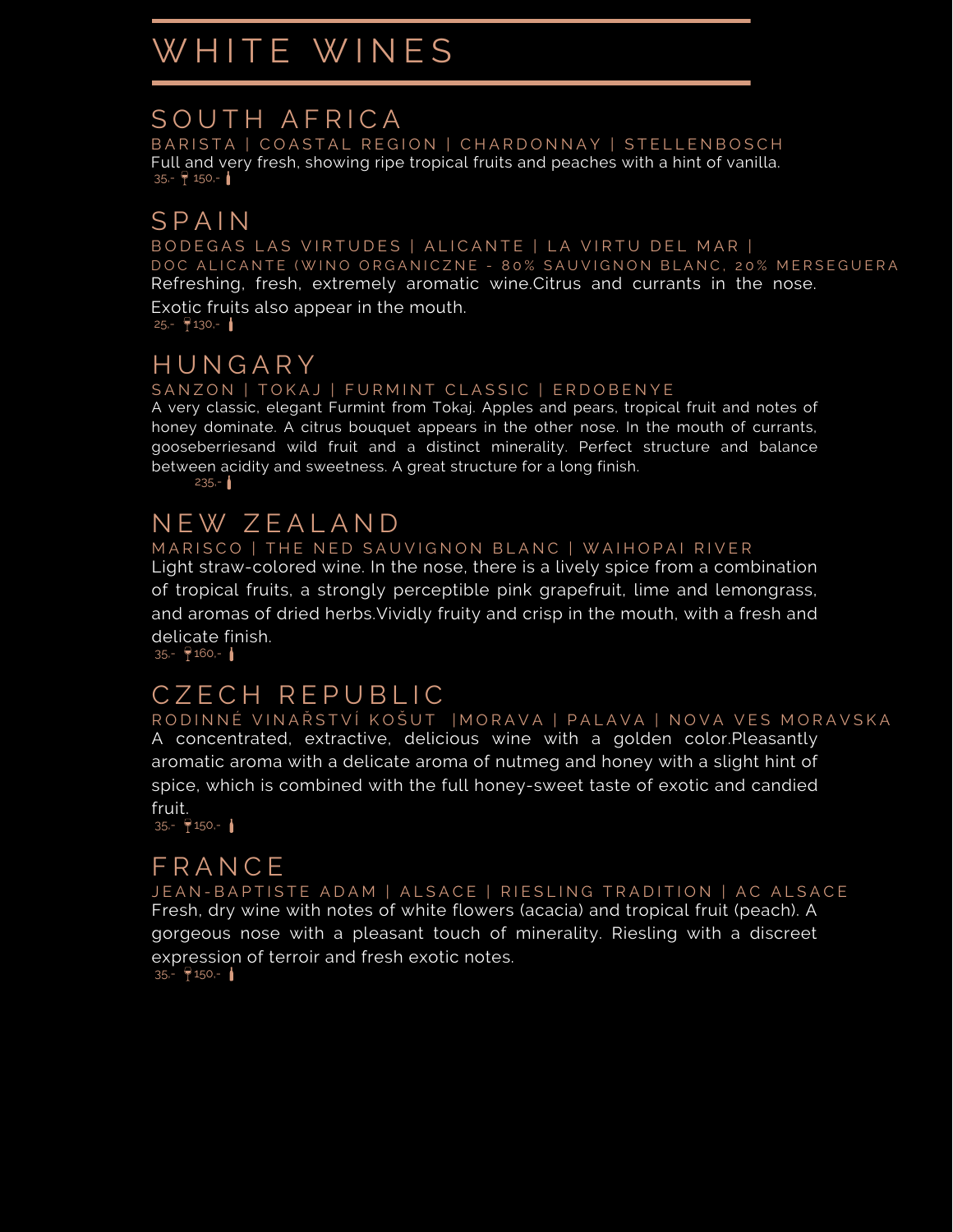# RED WINES

### SOUTH AFRICA

BARISTA | COASTAL REGION | PINOTEGE | STELLENBOSCH

A wine that seduces the nose with a strong coffee aroma and smoked smoke. In the background, clear notes of chocolate and sweet vanilla.  $30 - 140 -$ 

## **ITALY**

CASA AL PRUNO | VENETO | AMARONE DELLA VALPOLICELLA CLASSICO DOCG AMARONE DELLA VALPOLICELLA

A heavy, concentrated wine with a strong bouquet of prunes and sweet spices. Very good structure, with clear, pleasant tannins and a slight sweetness in the finish.

 $350 - 1$ 

## ITAIY

TANK | PUGLIA | PRIMITIVO APPASSIMENTO TANK 32 | IGT PUGLIA A semi-dry wine with a strong structure, made of dried grapes. Dried plum, cherry and forest fruit, combined with an elegant, delicate sweetness.  $30 - 7140 -$ 

### **HUNGARY**

#### PÁLFFY PINCE | BALATON | PINOT NOIR | KALI

A semi-dry wine with a strong structure, made of dried grapes. Dried plum, cherry and forest fruit, combined with an elegant, delicate sweetness.  $25 - 7130 - 1$ 

## **ITALY**

N E GROAMARO | TARANTO | MASSERIA BORGO DEI TRULLI |

In the mouth, acidity is marked, but not dominant - it is enough to create harmonious harmony with the subtle sweetness in the finish and tannins. Medium weight flesh carries the flavor of unsweetened plum jam, a pinch of vanilla, leather and cocoa.  $25 - 7130 - 1$ 

#### LAJOS GAL | EGER | NARANCSBOR | EGERSZALOK **HUNGARY**

Orange type wine. It owes this category and its deep honey color to the long

maceration with the skins. Extremely concentrated and aromatic wine. It includes quince, apricot, peach, bergamot, orange peel, but also lots of herbs and oriental spices, as well as the scent of bread crust, wheat and nuts.

 $25 - 7130 - 1$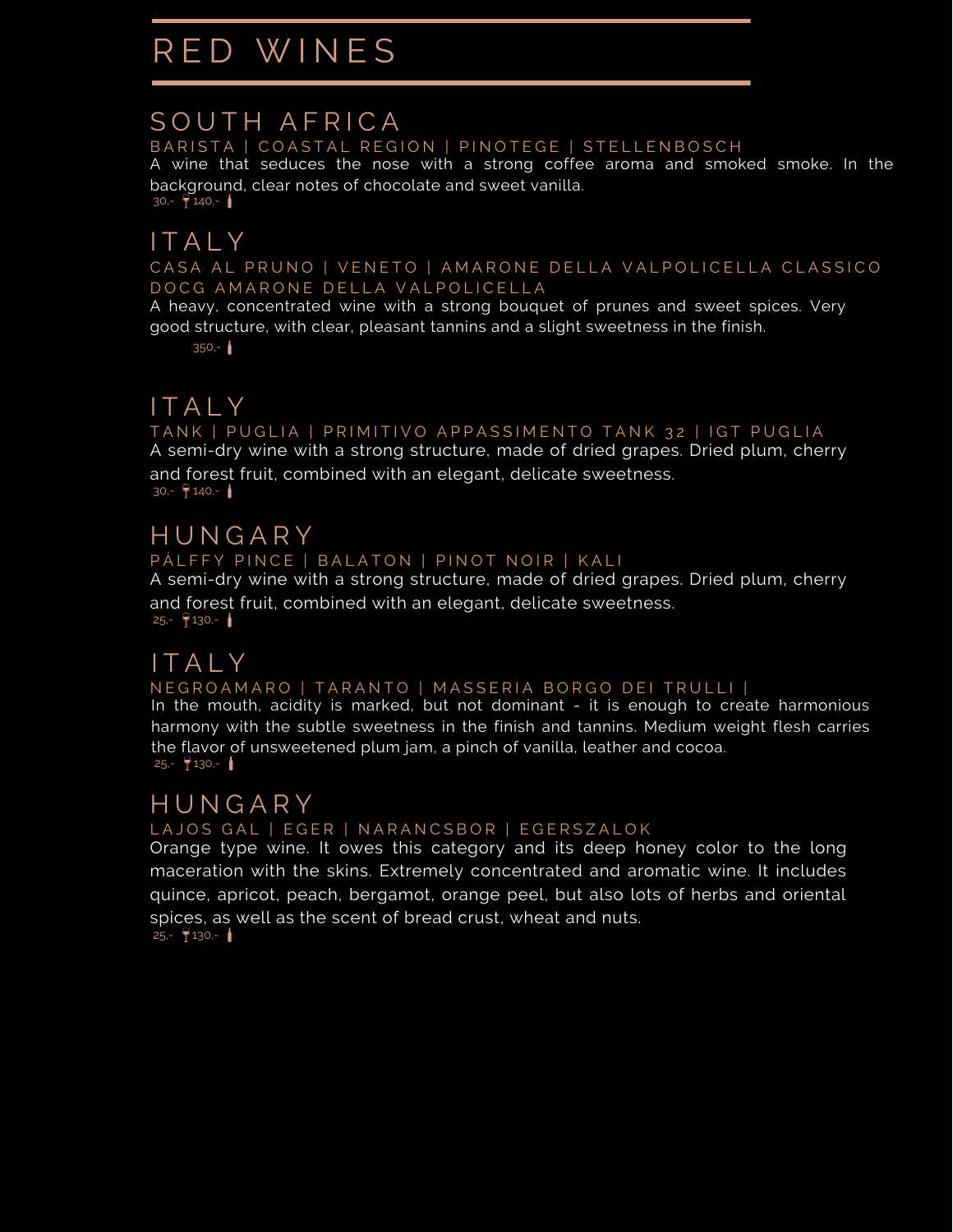# M A R I A C K I C O C K T A I L S

COCKTAILS INSPIRED BY THE CULTURE OF UPPER SILESIA WERE PREPARED BY DAVYD ILINSKY

## M A L I N O W E M A S Z K I E T Y

jagermeister, lemon, egg white (or a vegetarian alternative), raspberries, rosemary 30,-

## CITRON SZPAJZA

dark plantation, eggnog, cocoa, lemon 35,-

## S Z O L K A T Y J U

jack daniel's apple, lemon, jasmine, lemongrass, mariacki aipa 32,-

## K W A Ś N A R E N A T A

gin infused with earl gray tea, apple, thyme, lime 30,-

### CZORNY JAK WUNGIEL

glenglassaugh peat, salty caramel, espresso, carbon 40,-

## N IE CHRZAŃ

wasabi farm vodka, honey, apple, ginger, tonic 30,-

### **KATOWITZER**

finland botanical wildberry & rose, rhubarb, sparkling wine, mint 32,-

### A U S Z T A C H E N

auchentoshan, earl gray, orange, mariacki aipa 28,-

# M A R I A C K I M O C T A I L S

#### **FIRZICH**

prosecco free, peach, lemon, mint 19,-

### P R O H I B I C J A

tonic, aloe, rose, hibiscus, cardamom 22,-

## ŚLASKA KOPA

peach, coconut, lemon, egg white (or a vegetarian alternative) 19,-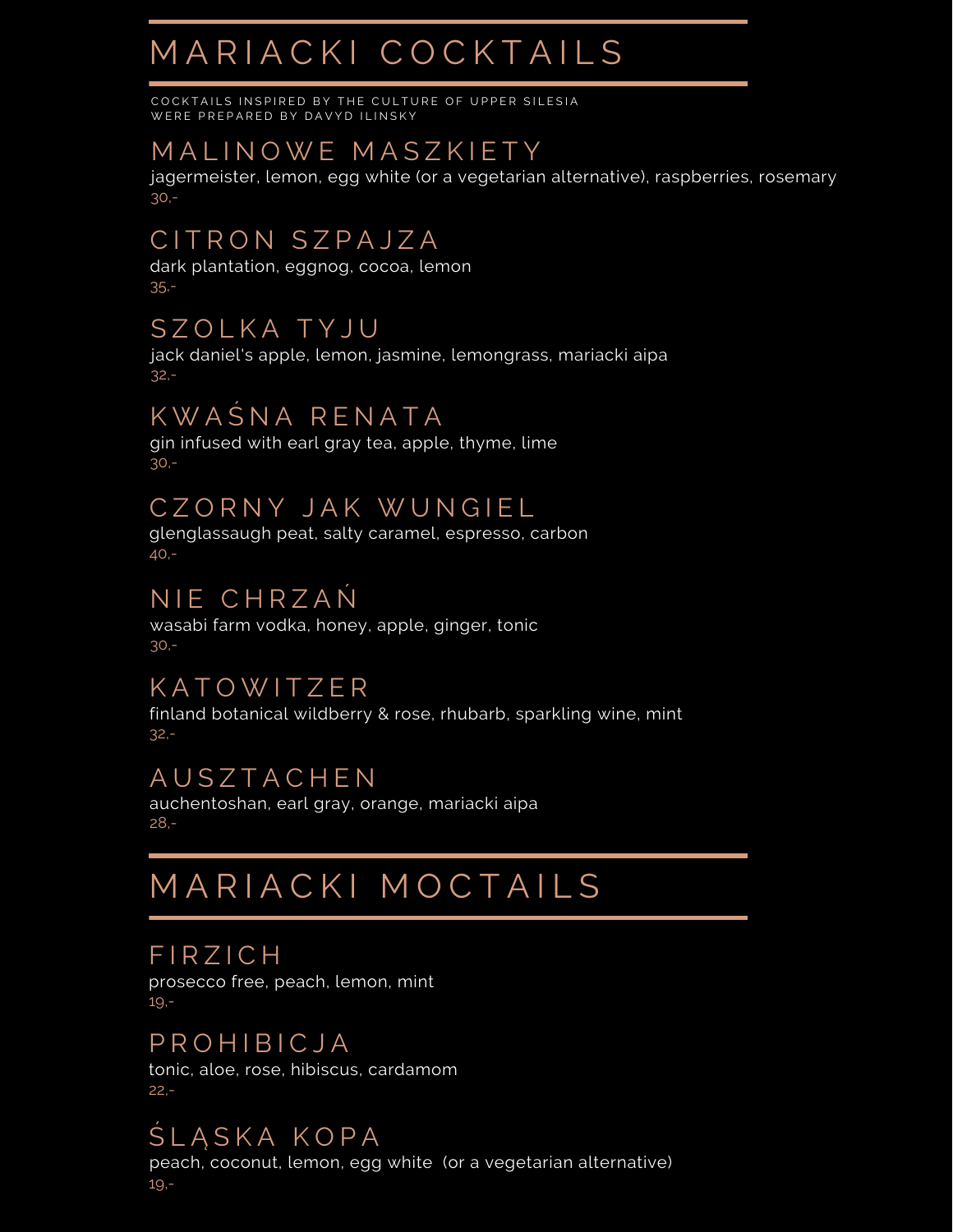## A P E R I T I F 4 0 M L

| LUXARDO APERITIVO                                                                                          | 17.-                 |
|------------------------------------------------------------------------------------------------------------|----------------------|
| CAMPARI                                                                                                    | 19.-                 |
| PERLINO -- 100 ML --                                                                                       | $20 -$               |
| bianco, rosso, extra dry                                                                                   |                      |
| PROSECCO                                                                                                   | $\bigcirc$ 25,-130,- |
| ANDREOLA   VENETO   PROSECCO DIRUPO BRUT   DOCG VALDOBBIADENE                                              |                      |
| Reautifully pearly with sweet floral aromas In the mouth an intensely fruity taste clearly noticeable ripe |                      |

Beautifully pearly, with sweet floral aromas. In the mouth, an intensely fruity taste, clearly noticeable ripe pears and delicate citrus fruits provide a wonderfully soft finish.

#### P R O S E C C O

 $930 - 140$ 

ANDREOLA | VENETO | AKELUM PROSECCO EXTRA DRY | DOCG ASOLO (PÓŁWYTRAWNE) Pleasant, fresh and balanced Prosecco Superiore Asolo DOCG. Produced by Andreola Vineyards from pure Charmat vinified Glera grapes, it reveals a creamy and light lips from the first sip, characterized by hints of fruit and white flowers.

# DIGESTIF 40ML

| <b>JAGERMAISTER</b> | $18 -$ |
|---------------------|--------|
| FERNET BRANCA       | $18 -$ |
| CYNAR               | $15 -$ |
|                     |        |

# GIN 40ML

| $22 -$ |
|--------|
| $25 -$ |
| $30 -$ |
| $36 -$ |
| $38 -$ |
|        |

## VODKA 40ML

| FINLANDIA         | 17.-    |
|-------------------|---------|
| OSTOYA            | $20 -$  |
| ORKISZ            | - 22. – |
| WASABI FARM VODKA | $25 -$  |
| <b>BELVEDERE</b>  | -.28    |
|                   |         |

## FLAVORED VODKA 40ML

|                    | FINLANDIA GRAPEFRUIT                 | 17.-   |
|--------------------|--------------------------------------|--------|
| FINLANDIA REDBERRY |                                      | 17.-   |
| FINLANDIA COCONUT  |                                      | 17.-   |
|                    | FINLANDIA BOTANICAL WILDBERRY & ROSE | $17 -$ |
|                    | FINLANDIA BOTANICAL CUCUMBER & MINT  | $17 -$ |

## TEQUILA/MEZCAL 40ML

|                              | 20.5   |
|------------------------------|--------|
|                              | $30 -$ |
| SANTA PLANTA BLANCO MEZCAL   | - 26.  |
| SANTA PLANTA REPOSADO MEZCAL | $30 -$ |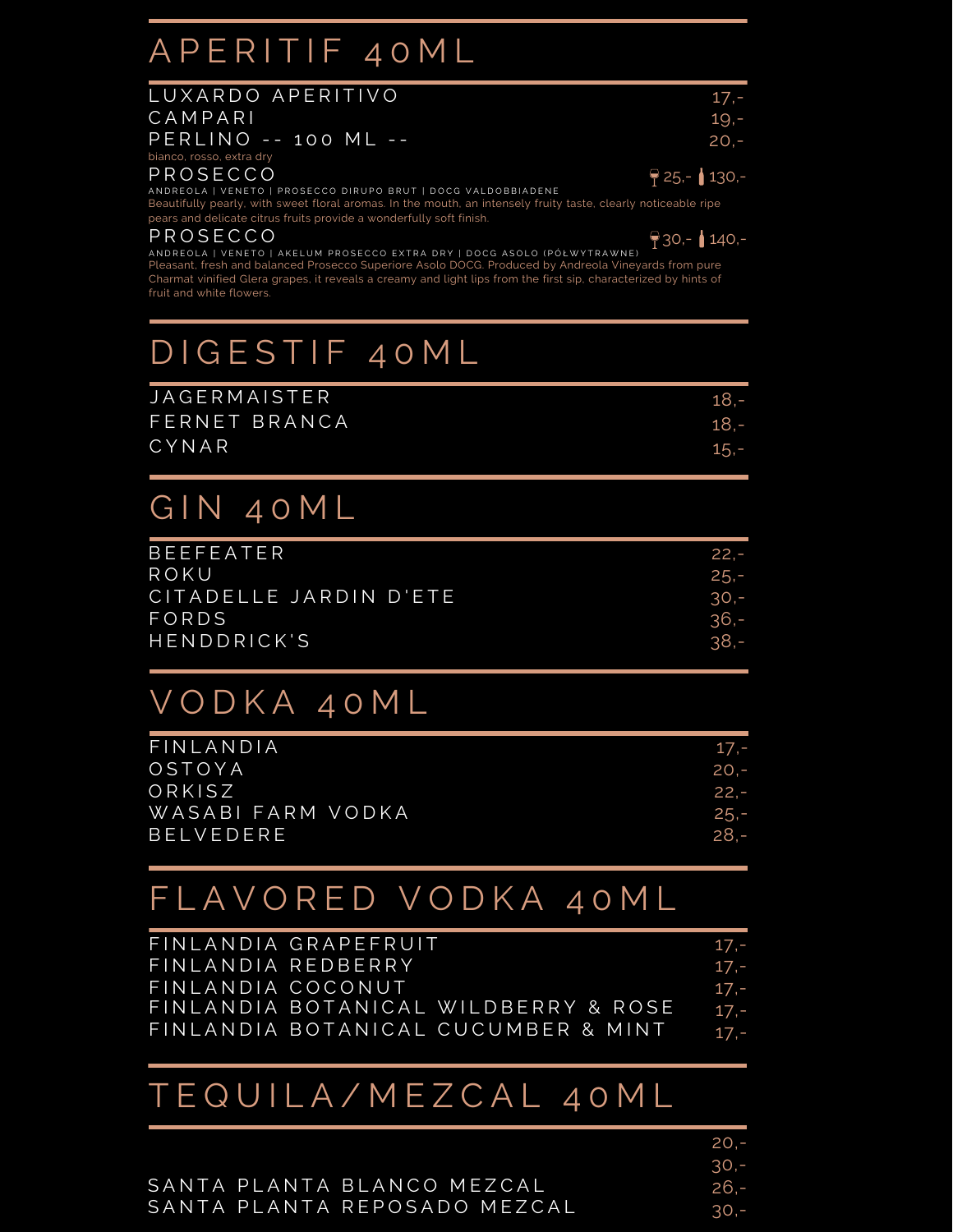## R U M 4 0 M L

| PLANTATION 3                       | $22,-$ |
|------------------------------------|--------|
| PLANTATION DARK                    | $24,-$ |
| PLANTAION PINEAPPLE STIGGINS FANCY | $30 -$ |
| CANEROCK                           | $30 -$ |
| DICTADOR 12                        | $32 -$ |
| DICTADOR 20                        | $36 -$ |
| DICTADOR INSOLENT                  | $70,-$ |
| DICTADOR PERPETUAL                 | $70,-$ |

## C O G N A C / B R A N D Y 4 0 M L

| METAXA           | $.38 -$ |
|------------------|---------|
| HENNESSY VS      | $30 -$  |
| HENNESSY XO      | 84.-    |
| HENNESSY PARADIS | $310 -$ |

## COLD DRINKS 0.2L

| TOMA JUICE                   | orange, apple, black currant, tomato | 10.-    |
|------------------------------|--------------------------------------|---------|
| LIPTON ICE TEA               | lemon, peach, green tea              | $10 -$  |
| PEPSI/PEPSI MAX/7 UP/MIRINDA |                                      | $10. -$ |
| REDBULL                      |                                      | $17. -$ |
|                              |                                      |         |

# **WATERS**

| GORSKA NATURA 0.3 L | sparkling, still | 10.5    |
|---------------------|------------------|---------|
| AQUA PANNA 0.7 L    |                  | - 27. – |
| SAN PELLEGRINO 0.7L |                  | - 27. – |

## **LEMONADES**

| LEMON        | $18 -$ |
|--------------|--------|
| GRAPEFRUIT   | $18 -$ |
| RHUBARB      | $18 -$ |
| $P$ INEAPPLE | $18 -$ |
|              |        |

# SEASONAL DRINKS

| COLD BREW      | $20 -$ |
|----------------|--------|
| <b>TEPACHE</b> | $20 -$ |
| CAFE ROMANO    | $70 -$ |